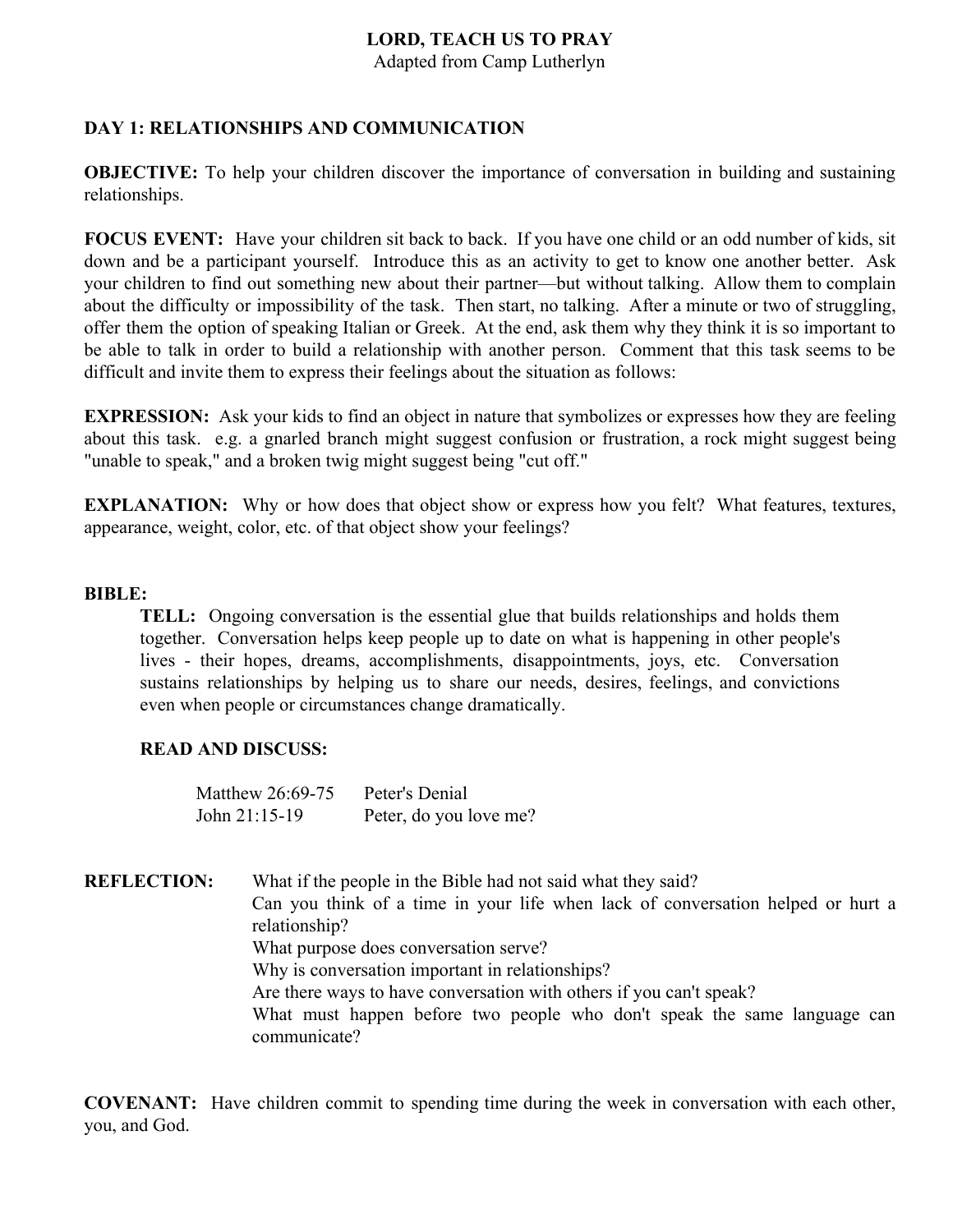# **DAY 2: OUR RELATIONSHIP WITH GOD**

**OBJECTIVE:** To help your kids discover the life-giving God who wants to connect with them and be in conversation with them. To see that to know God you must listen with more than just your ears.

**FOCUS EVENT:** Nature hike: As you hike ask your kids to find natural items they consider to be special gifts and assemble them into a "nature bouquet." Ask them to tell you about the special qualities of what they've gathered, explaining how each is a gift in itself. Talk about the relationships of each part of the bouquet. Ask how people are related to the nature bouquet. Ask how God is related to the bouquet.

**EXPRESSION:** Using nature objects or providing some materials (play-doh, sticks, mud, string, etc.) make a collage, picture or sculpture that shows how you feel people are related to God.

**EXPLANATION:** Invite campers to describe their creations and how they reflect the feelings about having a relationship with God.

#### **BIBLE:**

**TELL:** God has initiated a loving, life-giving relationship with us by providing a diverse bounty of gifts so that we might know how much God loves us.

In creation God is revealed to us as the Creator, as the source of life and of all gifts that make life possible, as the faithful One who sustains us and all life, as the One who keeps all promises.

In considering the relationship of people to God's bouquet, explain that our relationship with creation is hurt by sin. There are ways we humans destroy nature because of selfishness and only thinking about what we want and not what's best for the whole. Our relationship with God is also hurt by sin, in much the same way—by our selfishness and only thinking about what we want and not God's will for us (and God's will is actually what's best for the whole and for us as individuals!) In Jesus Christ God healed and restored our relationship with God and with all creation and God invited us into conversation so that we can build and sustain our relationship with God.

Conversation with God is prayer. Conversation in prayer has always been a very important part of the connection between people and God. To hear God we must learn to listen with more than our ears.

#### **READ AND DISCUSS:**

1 Kings 19:9-13 God's quiet voice

**REFLECTION:** Christians believe that God created and sustains everything and everyone in the universe and that all people have a relationship with God whether they recognize it or not.

> Are you aware of your relationship with God? Is your relationship with God important to you? Is prayer a daily part of your relationship? Have you learned to hear God with more than your ears?

**COVENANT:** Ask for (make a list) concrete ways to increase the strength of your connected relationship with God (ways to listen with more than our ears, respond in prayer and actions, etc.).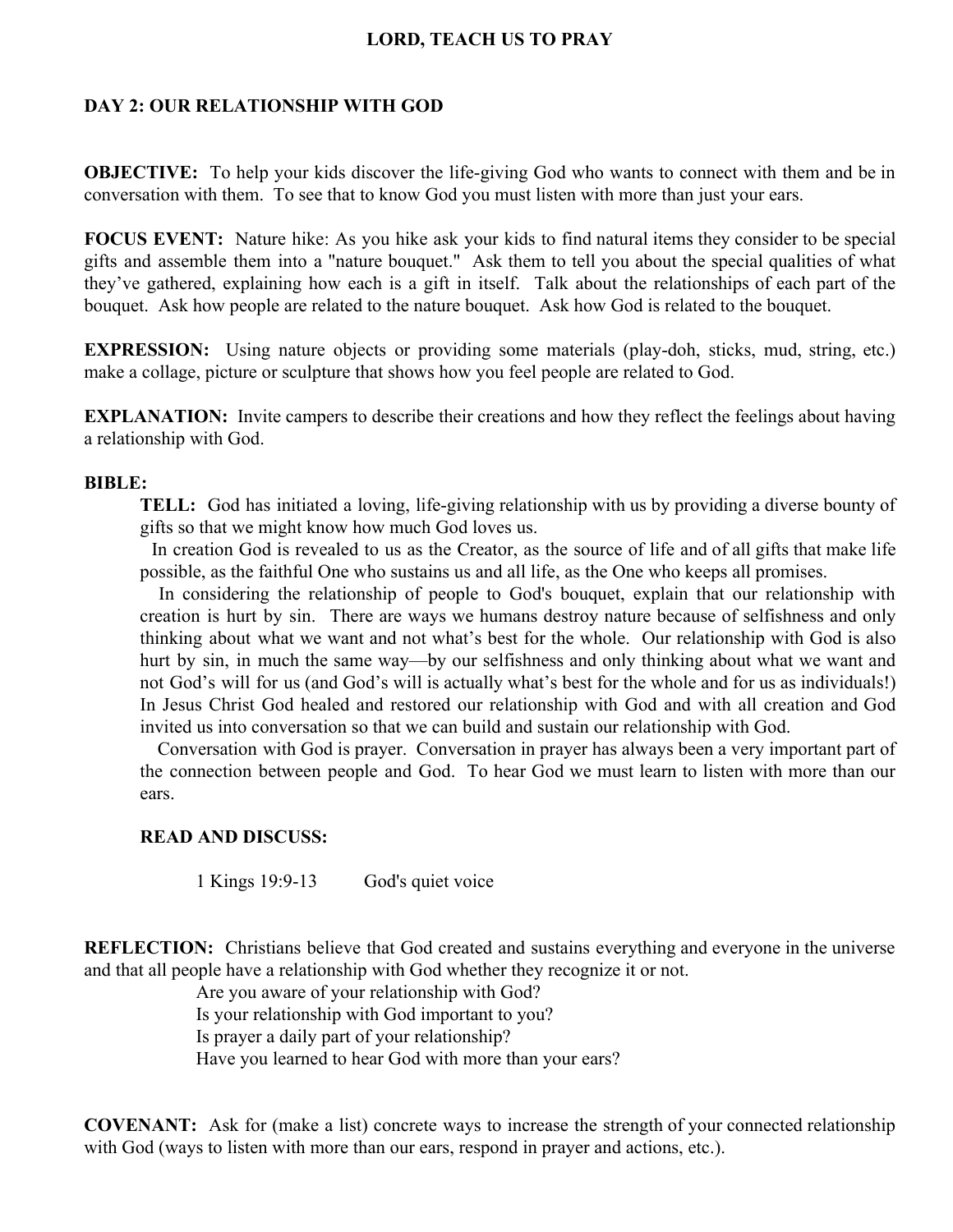## **DAY 3: LORD, TEACH US TO PRAY**

**OBJECTIVE:** To help your kids be aware that conversation with God is prayer. God invites us to lift up our joys, needs, sorrows, concerns, thanks, and praise in prayer in a variety of ways and settings.

**FOCUS EVENT:** SWISS ARMY KNIFE (OR OTHER MULTI-PURPOSE TOOL OR A TOOLBOX) - Use it in a couple of situations then ask: What else can we use this for? How do you know what these parts for? How can we find out about the tools we don't know about? What good is a tool that you don't know how to use or if you don't know all its uses?

Conversation is very important and we are required to communicate in a lot of different situations. As a multi-purpose tool is capable of being used in different ways to solve problems in different situations, communication also needs to be a multi-purpose tool. Talk about how you can build a "Swiss Army knife" of communication (many tools of communicating) that can allow you to converse in as many situations as you can imagine. (examples: storytelling, writing, teaching, listening, asking questions, humor, musicals and plays, body language, sign language, tone of voice, etc.)

**EXPRESSION:** Choose one of the communication tools you imagined and "sculpt" another camper to show how it could be used to have a conversation with God.

**EXPLANATION:** Explain your "human sculpture" and say something about conversation with God.

#### **BIBLE:**

**TELL:** Conversation is a tool that helps us build and sustain relationships with people. Conversation is also a tool that we are invited to use to build and sustain our relationship with God. Conversation with God is prayer.

For some of us, prayer may be something we do only out of habit or out of desperation in times of need. We may pray at meal times. We may pray at church. We may pray when we are ill or in pain and need help. But God invites us to keep an on-going conversation that can take place wherever we go, in every situation. God has given us a variety of ways to pray, by which to nurture our continuing conversation, lifting all things to God's attention. We can learn from Jesus' example and from the model He gave us in the Lord's Prayer when the disciples asked, "Lord, teach us to pray."

#### **READ AND DISCUSS:**

| Matthew $6:5-15$ | The Lord's Prayer (Only talk about it as a model for daily prayer - |
|------------------|---------------------------------------------------------------------|
|                  | more about this tomorrow!)                                          |
| Luke 22:37-46    | The Garden prayer "Thy will be done" (Only talk about it as a model |
|                  | for prayer when things look really scary - more about this on       |
|                  | Thursday!)                                                          |
| James $5:13-16$  | Pray in all circumstances                                           |

**REFLECTION:** What can we talk to God about? How does God want us to pray? Where and when can we pray?

**COVENANT:** Each child create a space in your home to pray. Their own "prayer corner" set up with bibles, religious images, or items from nature. Use this prayer space to pray to God or to sit in silence with God.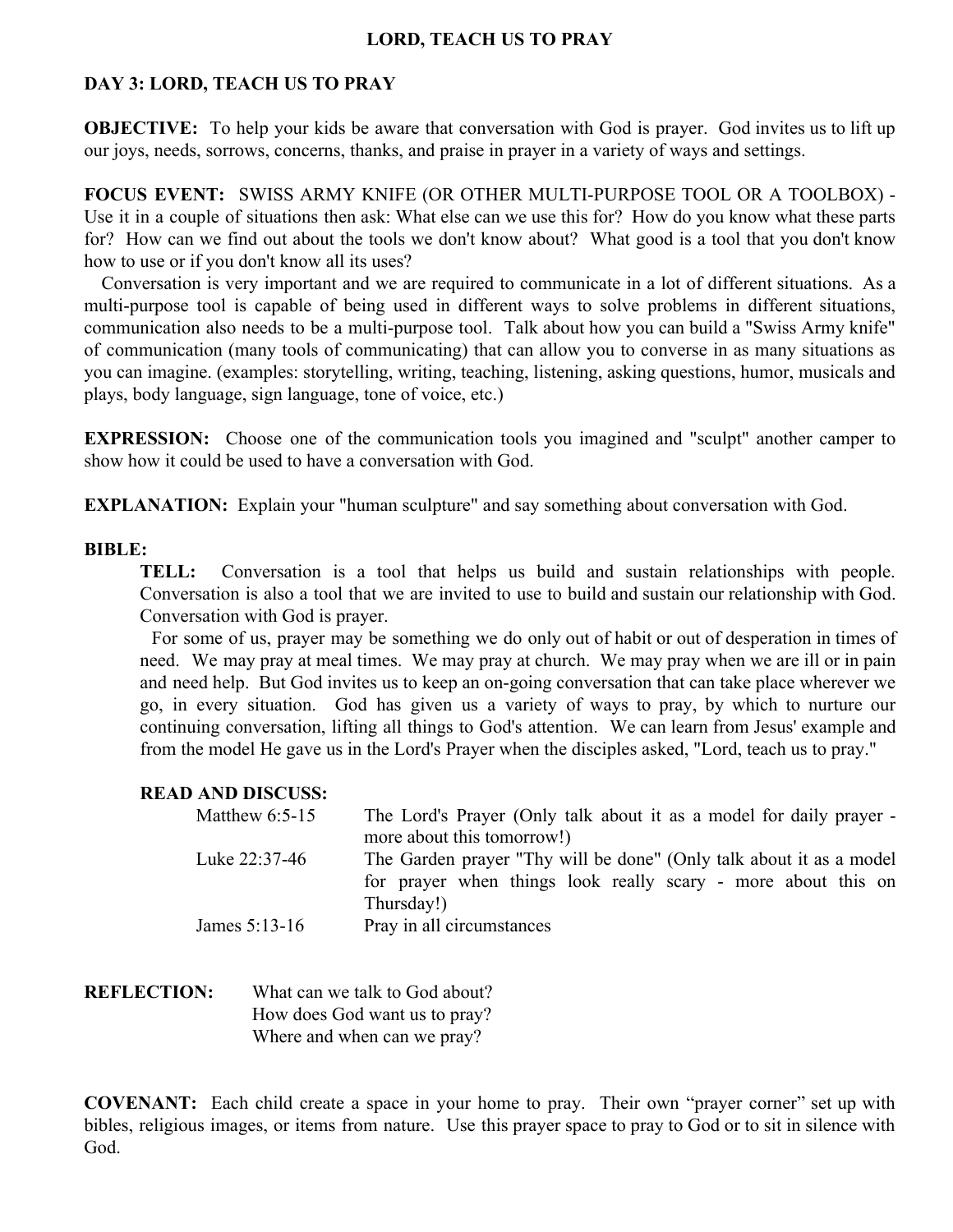## **DAY 4: EXPECTATIONS AND ANSWERS (A mature way of understanding prayer)**

**OBJECTIVE:** To help children realize that God hears and answers prayers.

**FOCUS EVENT:** On a casual walk find a "wishing spot." This could be a wishing well or pool, a wishing rock, bridge, or tree, the first star of evening, etc. Think aloud about the idea of wishes. Ask kids to talk about their dearest wishes.

ASK: How would you know if a wish was granted? Is a wish the same thing as a prayer? How would you know if a prayer was answered?

**EXPRESSION:** Have your child divide a piece of paper into four parts. Ask them to draw the following in the sections: 1. something you wish for 2. a picture of the wish granted 3. something you pray for 4. a picture of the prayer answered.

**EXPLANATION:** Share your pictures and talk about the differences between prayers and wishes and the answers to each.

## **COMMUNITY STORY:**

**TELL:** A prayer is not a wish and God is not a genie or Santa Claus. God is not someone we can control if we say the right words. God is rather one who hears all our prayers with love and concern and gives us what is needed and appropriate for us in our lives.

God doesn't always answer us in the way we want or expect. God knows what we need and answers in that way. God doesn't promise to give us everything we want or to take all our suffering away, but God does promise to present with us in all things and at all times (especially the hard times).

Sometimes, because our prayer wasn't answered "correctly" or as we thought it should be, we may wonder whether God hear us or cares about us. Our relationship with God makes us confident that God is there and hears our prayers. God has invited us to bring all our concerns from desperate need to joyful praise to Him in prayer. What can we expect from God?

#### **READ AND DISCUSS:**

Matthew 7:7-12 LIFE GIVING GIFTS: God gives the gifts that give life to those who ask. God does not give a scorpion instead of bread...or evil when we ask for good. Neither does God give us a scorpion (evil) if we are foolish enough to ask for it.

John 15:7 PRAYING IN JESUS' NAME: One of the three passages in John's gospel that say, in effect, "...if you ask anything of the Father in my name, he will give it to you." These must be read in their full context. 16:23 talks about a future time when Christ returns. 15:7 and 16b occur in the context of Chapter 15 which is the "Vine and branches...lay down one's life for one's friends" chapter. The chapter paints a very clear picture of what it means to be living "in Jesus' name." When we "abide (live) in Christ" and pray "in Jesus' name" our prayers will glorify God and be wide open to God's Logos (God's Word - the blueprint for life in the universe).

Matthew 6:5-15 THE LORD'S PRAYER: When the disciples asked Jesus to teach them to pray he gave them this prayer as a model. Look at the kinds of things Jesus said should be our prayer concerns. Praying for God's will to be done... When we learn to ask for God's will to be done, our perception, understanding, use, and expectations of prayer change and mature.

**REFLECTION:** In what ways has God given you the good things that give you life and that make life good? What has happened in your life that was hard at the time, but that you saw was good later?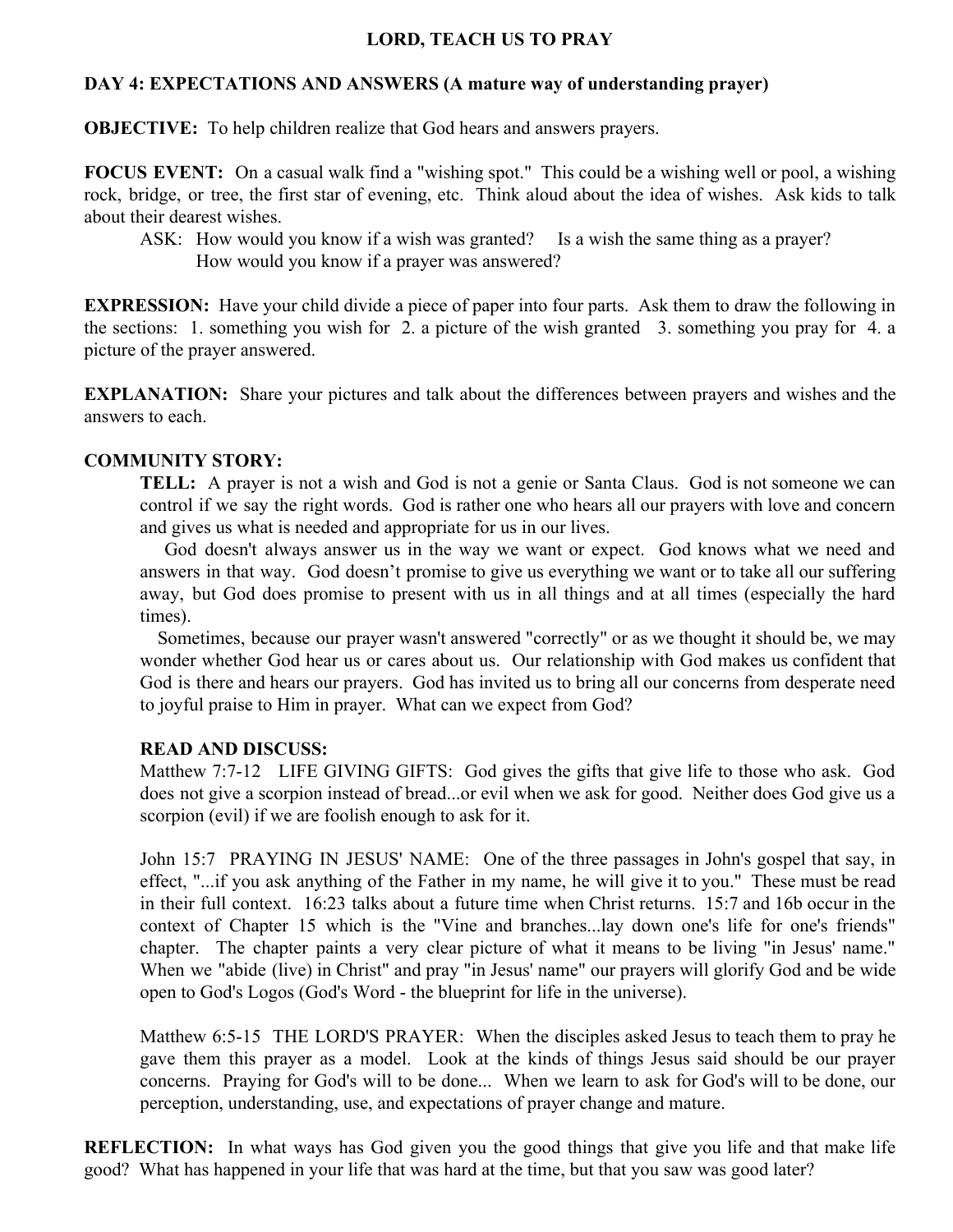**COVENANT:** Ask children to commit to mature prayers rather than "wishing" prayers.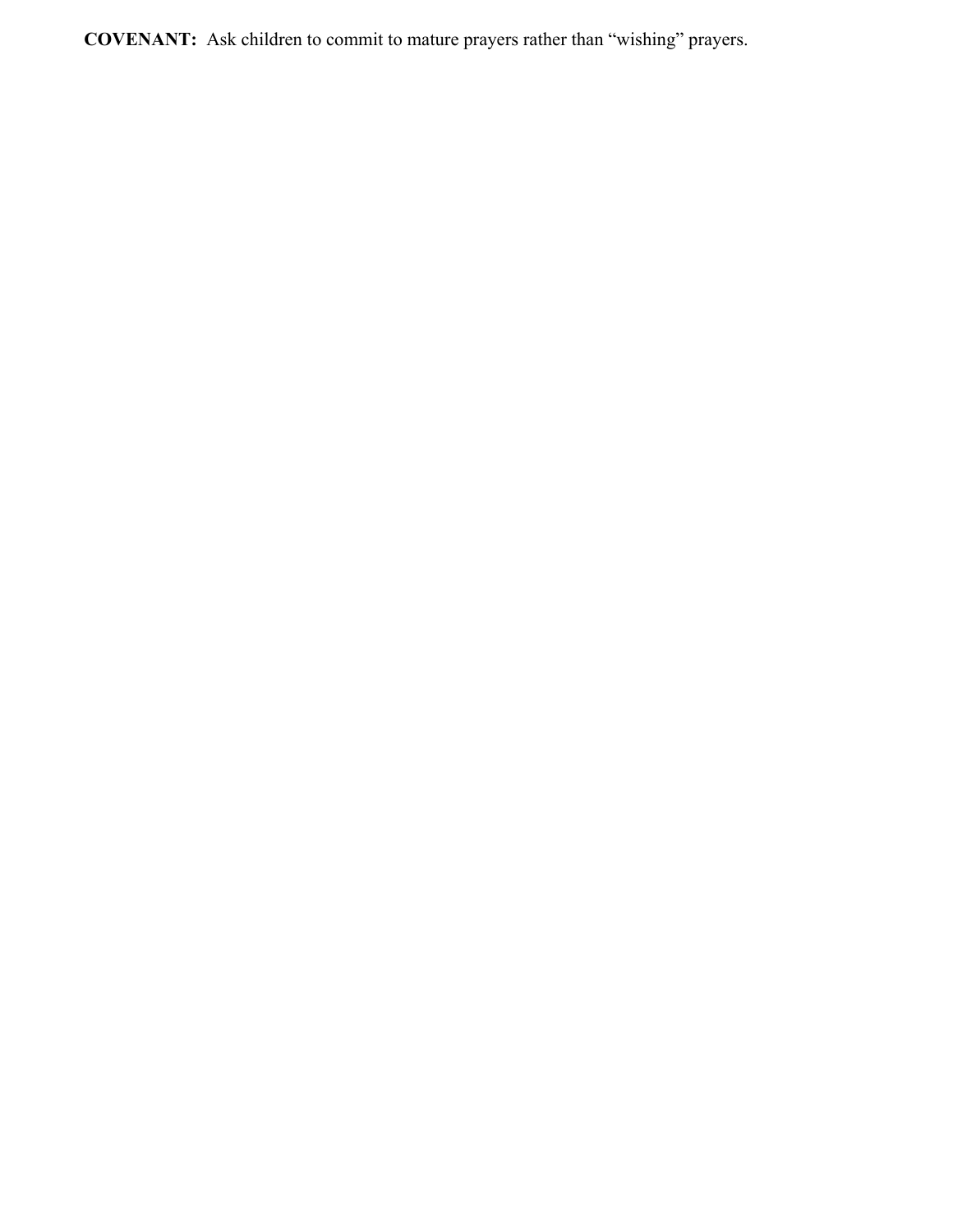# **DAY 5: GROWING IN PRAYER (How prayer can change us)**

**OBJECTIVE:** To help your child(ren) understand that prayer changes their lives.

**FOCUS EVENT:** Note a spot on your neighborhood where a part of nature has had to adapt (change) to continue to grow.

Examples: A tree growing out from under an overhanging boulder, a tree growing out from under another tree that has fallen on it. A stream that flows around an obstacle it can't wash away.

**EXPRESSION:** Look around the area and identify things which would never have to change because of a confrontation with another element of the environment, and things that, in any confrontation, would probably always have to change. (They may see boulders or a lake or a mountain as immune to change; and flowers or butterflies as fragile victims of change.)

**EXPLANATION:** Describe the nature and the role of change in life as you discover it in nature. (In reality everything changes: the boulder may not be changed by the seedling and force it to adapt, but the boulder may be changed by water over the span of geologic time.)

#### **BIBLE:**

**TELL:** People often pray to ask God to change things: to make someone healthy, to fix a broken relationship, to keep someone from dying, to make the world a peaceful place, and so on. In teaching the disciples to pray, Jesus invites us to know ourselves as the beloved children of a loving God who wants good and life-giving things for us. When we place our lives with our concerns, worries, needs, and hopes before God in prayer we often find that what changes or needs to be changed is us. The challenge and excitement of that change gives meaning to our lives.

#### **READ AND DISCUSS:**

Matthew 26:36-46 Jesus' Garden prayer...Let this cup pass...

What is happening in this passage? What did Jesus pray about? What do you think Jesus means when he says "My father, if this cannot pass unless I drink it, your will be done"? How is Jesus changed through this prayer? How is Jesus' prayer answered?

How does this relate to us? There is no growth without change. We cannot grow in our relationship with God unless we are open to the possibility of change. This is the way Jesus prayed. This is what it means to open to God's will. This is what it means to pray in Jesus' name.

#### **REFLECTION:**

Someone once said that when it comes to prayer: "Don't ask for tasks equal to your strength; ask for strength equal to your tasks." What do you think about this idea?

Most of us would rather pray that God change our situation rather than pray for God to change us. How do you feel about changing or growing to meet difficult challenges? Why? Is there any way that God is pushing you to grow through a situation now? What is your prayer? What will you do?

**COVENANT:** Pray that God's will be done in your life. Pray that God will help you grow into whatever God desires your life to be. Like Jesus, be open to whatever God's will is for you.